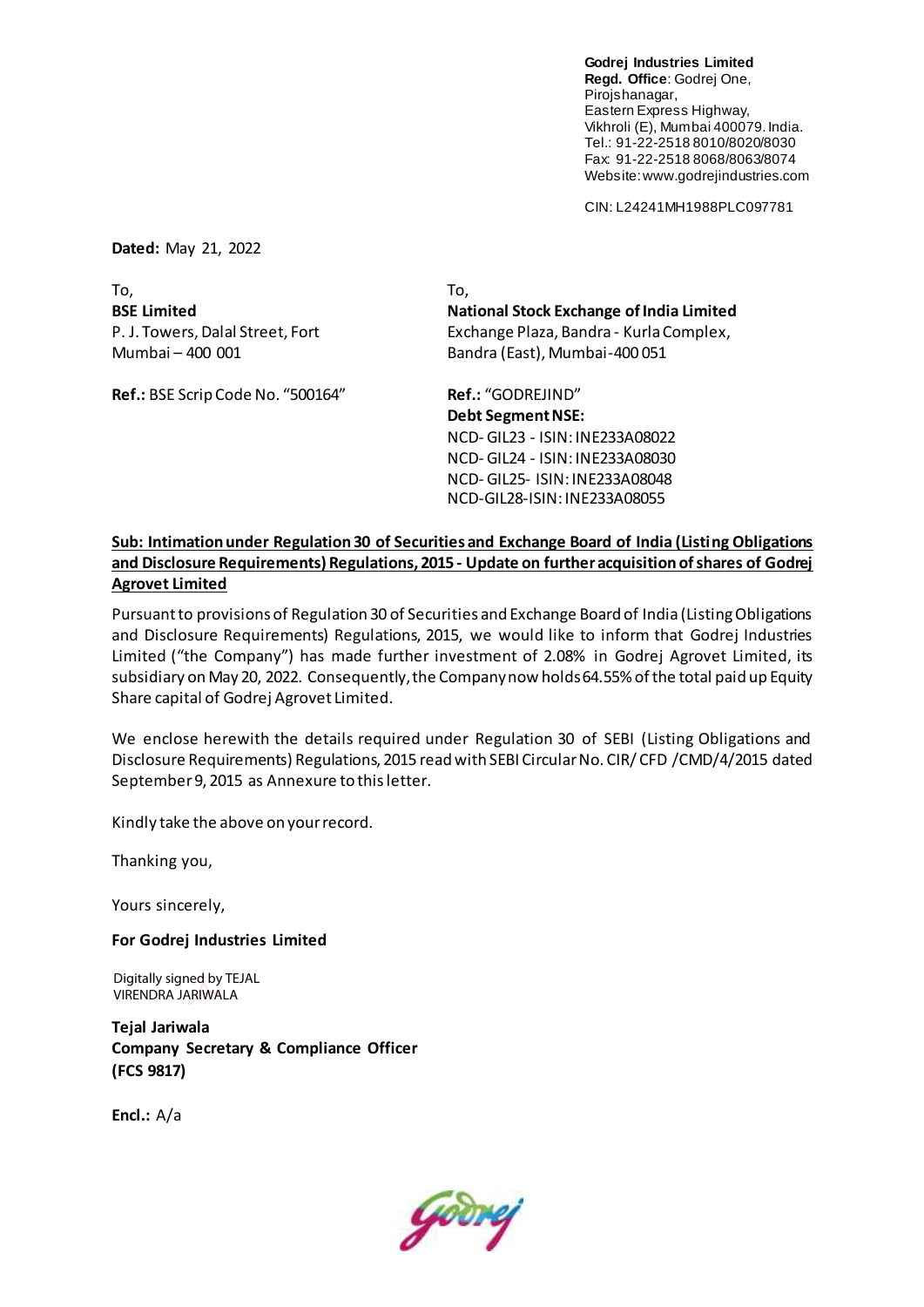**Godrej Industries Limited Regd. Office**: Godrej One, Pirojshanagar, Eastern Express Highway, Vikhroli (E), Mumbai 400079. India. Tel.: 91-22-2518 8010/8020/8030 Fax: 91-22-2518 8068/8063/8074 Website: www.godrejindustries.com

CIN: L24241MH1988PLC097781

## **Annexure**

## Details of Acquisition (including agreement to acquire)

| Sr.<br>No. | <b>Particulars</b>                                                                                                                                                                                                                                                                               | <b>Details</b>                                                                                                                                                                                                                                                                                                                                                                                                                                                                                                                                      |
|------------|--------------------------------------------------------------------------------------------------------------------------------------------------------------------------------------------------------------------------------------------------------------------------------------------------|-----------------------------------------------------------------------------------------------------------------------------------------------------------------------------------------------------------------------------------------------------------------------------------------------------------------------------------------------------------------------------------------------------------------------------------------------------------------------------------------------------------------------------------------------------|
| (a)        | Name of the target entity, details in brief<br>such as size, turnover, etc.                                                                                                                                                                                                                      | Godrej Agrovet Limited ("GAVL") is a subsidiary<br>οf<br>Godrej<br>Industries<br>Limited<br>("the<br>Company/GIL"). GIL has increased its holding<br>from 62.47% to 64.55% [increase of 2.08%] in<br>GAVL. Total paid up Equity Share Capital of<br>Godrej Agrovet Limited as on<br>date is<br>₹1,92,14,35,320/- (Rupees One Hundred Ninety<br>Two Crore Fourteen Lakh Thirty Five Thousand<br>Three Hundred Twenty Only) and the Total<br>Consolidated Total Income of GAVL for the<br>Financial Year ended March 31, 2022 is ₹<br>8,385.74 Crore. |
| (b)        | Whether the acquisition would fall within<br>related party transaction(s) and whether<br>the promoter/ promoter group/ group<br>companies have any interest in the entity<br>being acquired? If yes, nature of interest<br>and details thereof and whether the same<br>is done at "arm's length" | This is not a related party transaction. GIL is<br>interested as GAVL is an existing subsidiary<br>subsidiary of GIL and the transaction is done at<br>market price on the Stock Exchange.                                                                                                                                                                                                                                                                                                                                                          |
| (c)        | Industry to which the entity being acquired<br>belongs                                                                                                                                                                                                                                           | <b>GAVL</b><br>diversified,<br>is<br>research<br>a<br>and<br>development focused agri-business company<br>with operations across five business verticals:<br>animal feed, crop protection, oil palm, dairy,<br>and poultry and processed foods. GAVL is listed<br>on Stock Exchanges, viz. National Stock<br>Exchange of India Limited and BSE Limited.                                                                                                                                                                                             |
| (d)        | effects<br>and<br>of<br>acquisition<br>Objects<br>(including but not limited to, disclosure of<br>reasons for acquisition of target entity, if<br>its business is outside the main line of<br>business of the listed entity)                                                                     | GIL being the Holding Company of GAVL, has<br>made further investment in its subsidiary as a<br>strategic investment.                                                                                                                                                                                                                                                                                                                                                                                                                               |
| (e)        | Brief details of any governmental or<br>regulatory approvals required for the<br>acquisition                                                                                                                                                                                                     | The acquisition is within the overall limit<br>approved by the Shareholders of the Company<br>for making investment in GAVL under Section<br>186 of the Companies Act, 2013.                                                                                                                                                                                                                                                                                                                                                                        |